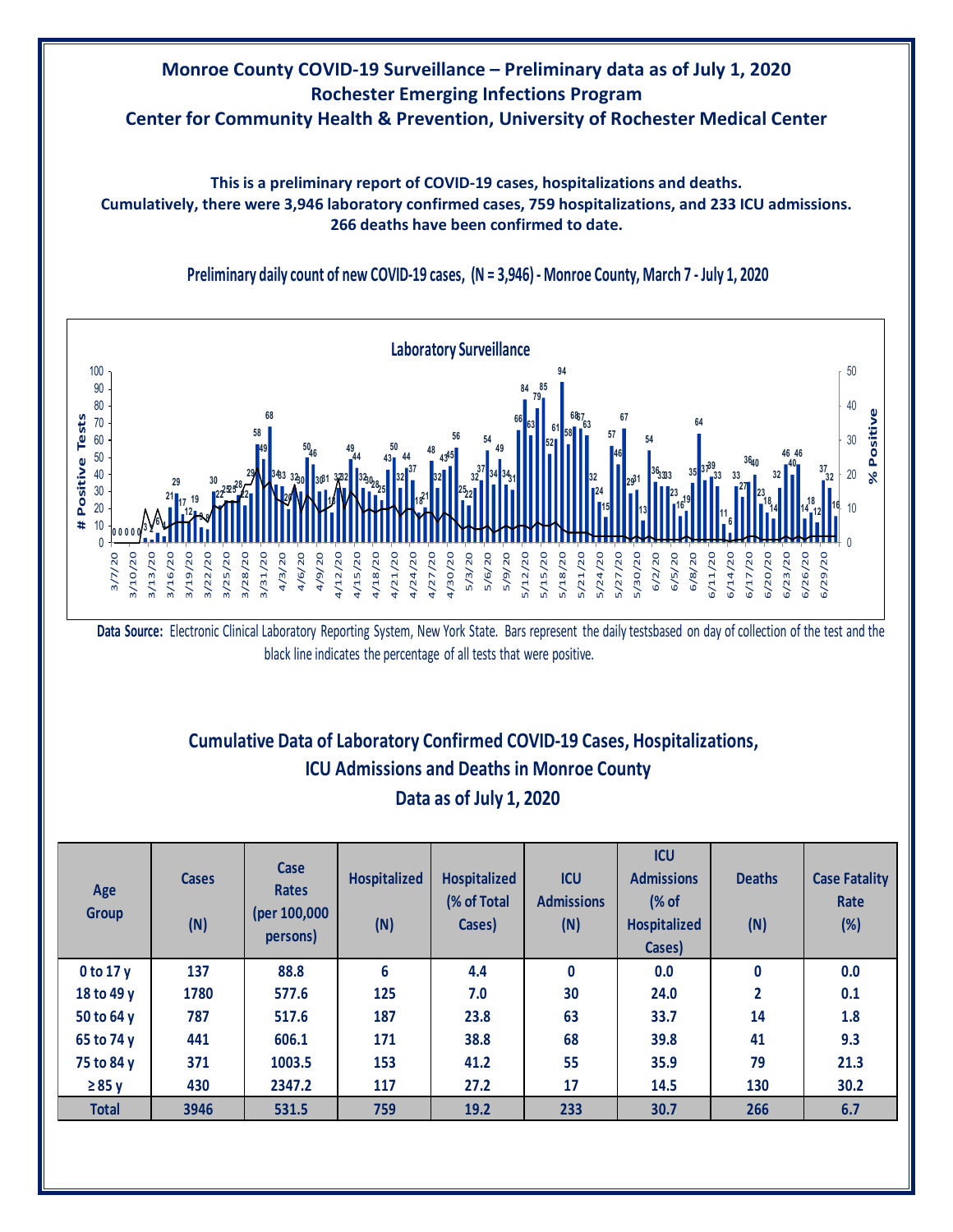### **Monroe County COVID-19 Surveillance – Preliminary data as of July 1, 2020 Rochester Emerging Infections Program Center for Community Health & Prevention, University of Rochester Medical Center**



**Preliminary Weekly Reporting of COVID-19 Cases by MMWR Week**

**Data Source:** Electronic Clinical Laboratory Reporting System, New York State. Bars represent the weekly positive tets based on day of collection and the black line indicates the percentage of all tests that were positive.